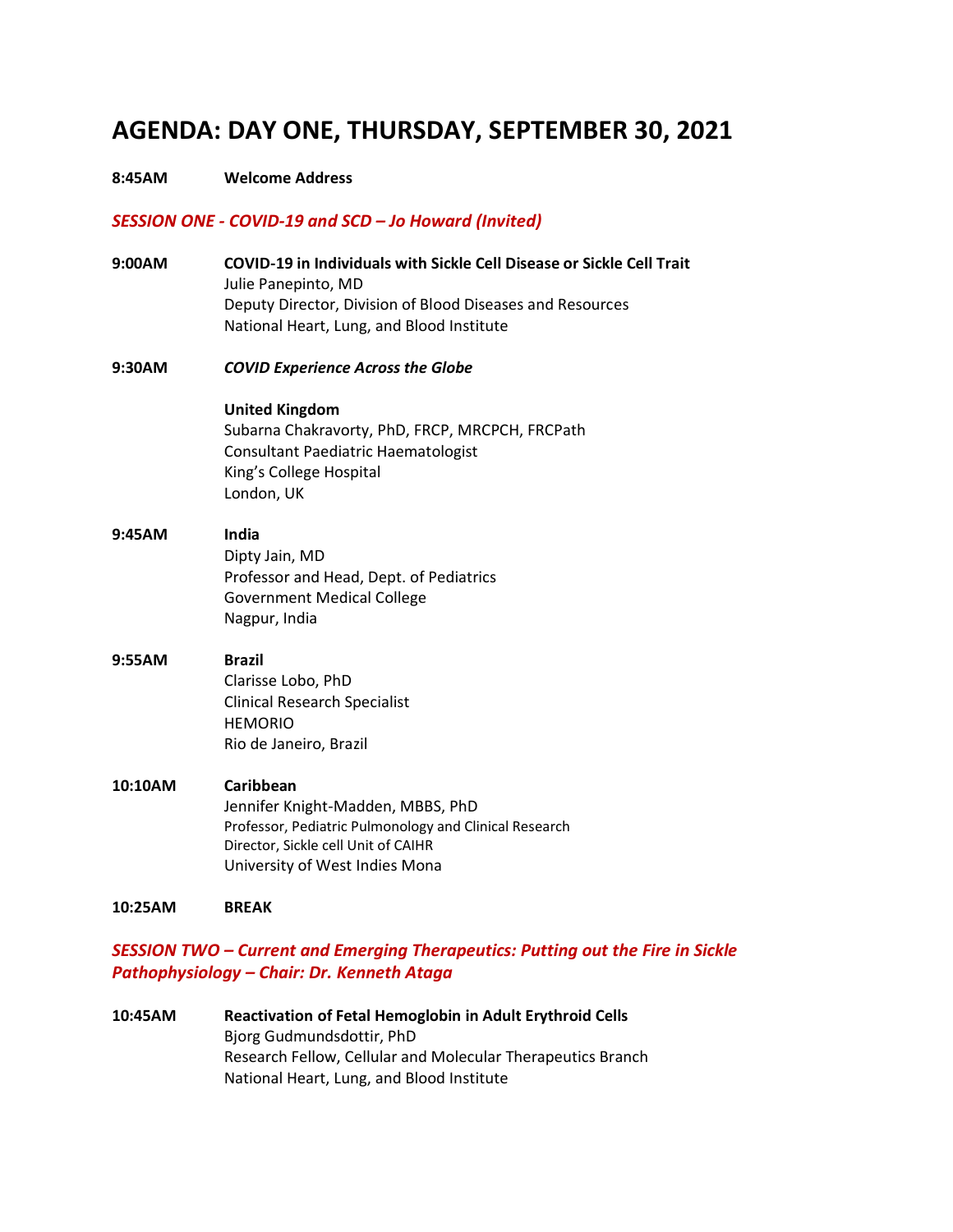- **11:15AM Activating PK-R, a Therapy for Hemolytic Anemias**  Swee Lay Thein, MD Chief, Sickle Cell Branch National Heart, Lung and Blood Institute
- **11:45PM Improving Red Cell Hydration**  Carlo Brugnara, MD Professor of Pathology, Harvard Medical School Director, Hematology Laboratory, Boston Children's Hospital Boston, Massachusetts

### **12:15PM LUNCH**

### *SESSION THREE - Medical Emergencies in the Older Adult with SCD – Chair: Dr. Enrico Novelli*

| 1:15PM | <b>Shortness of Breath - Causes and Management</b><br>Parker Ruhl, MD<br>Associate Research Physician, Physiology Unit<br>National Institute of Allergy and Infectious Diseases |
|--------|---------------------------------------------------------------------------------------------------------------------------------------------------------------------------------|
| 1:45PM | <b>SCD Nephropathy and Management</b><br>Emily Limerick, MD<br>Staff Clinician, Laboratory of Early Sickle Mortality Prevention<br>National Heart, Lung, and Blood Institute    |
| 2:15PM | <b>Anticoagulation and Bleeding</b><br>Arun Shet, MD<br>Associate Clinical Investigator, Sickle Cell Branch<br>National Heart, Lung, and Blood Institute                        |
| 2:45PM | Loss of Vision Incl. Retinopathy and Management<br>Prof. Sobha Sivaprasad<br>Professor, Institute of Ophthalmology<br>University College of London<br>London, UK                |
| 3:15PM | Acute Pain, a Common Presentation for Many Sickle Cell Complications<br>Laurel Menapace, MD<br>Staff Clinician, Sickle Cell Branch<br>National Heart, Lung, and Blood Institute |
| 3:45PM | <b>BREAK</b>                                                                                                                                                                    |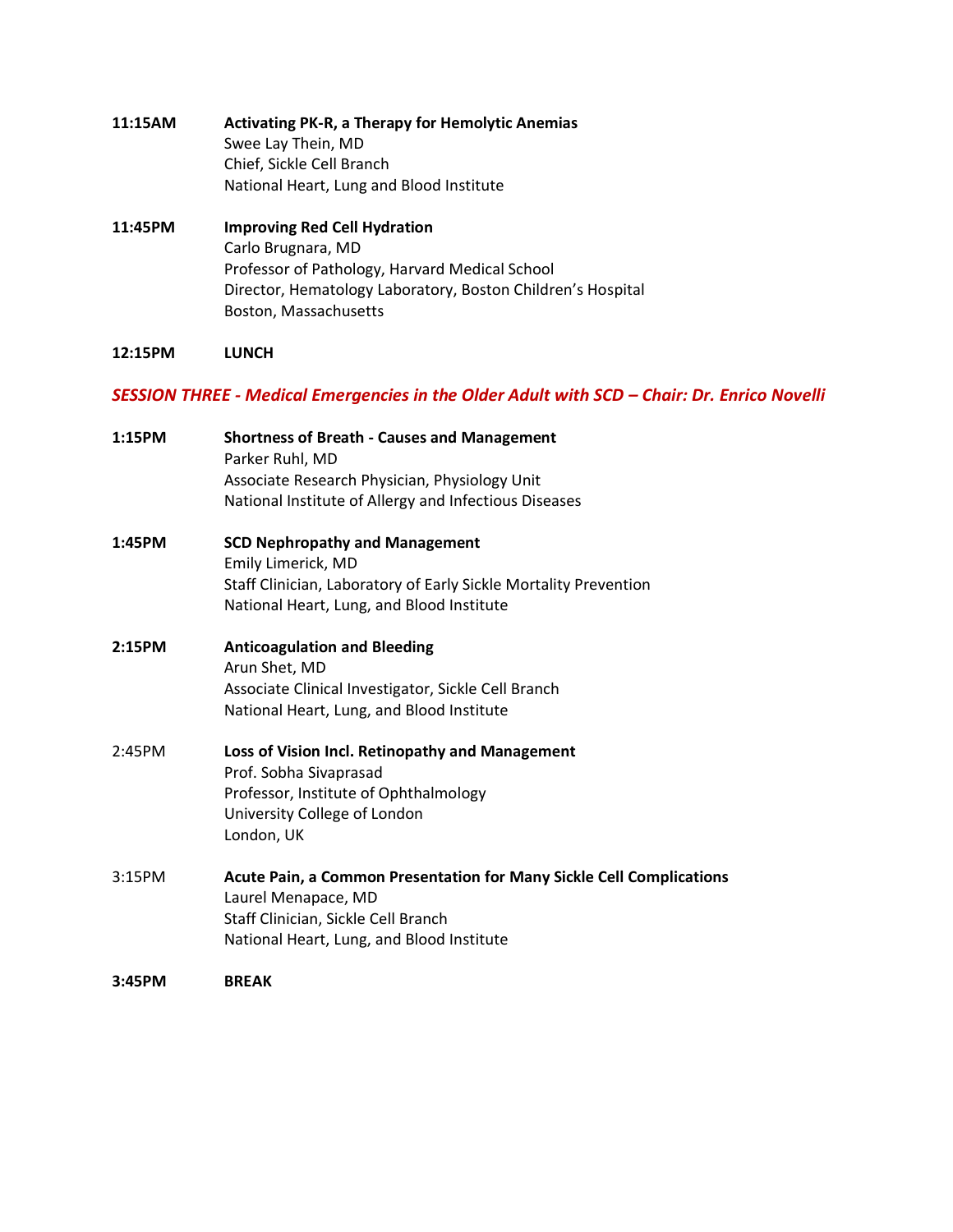### *PANEL DISCUSSION – Beyond Hydroxyurea: How and when do we incorporate the new therapies? – Chair: Dr. Marvin Reid*

**4:00PM Overview of Available Drugs**  Charles Quinn, MD Medical Director, Pediatric Sickle Cell Program Director, Erythrocyte Diagnostic Laboratory Cincinnati Children's Hospital

### **4:15PM Panel Contributions from a Global Perspective**

 David Rees, MA, MBBS, FRCP Professor of Paediatric Sickle Cell Disease King's College Hospital London, UK

Monkia Parshad-Asnani, MBBS, DM, PhD Professor, Family Medicine and Epidemiology University of West Indies, Jamaica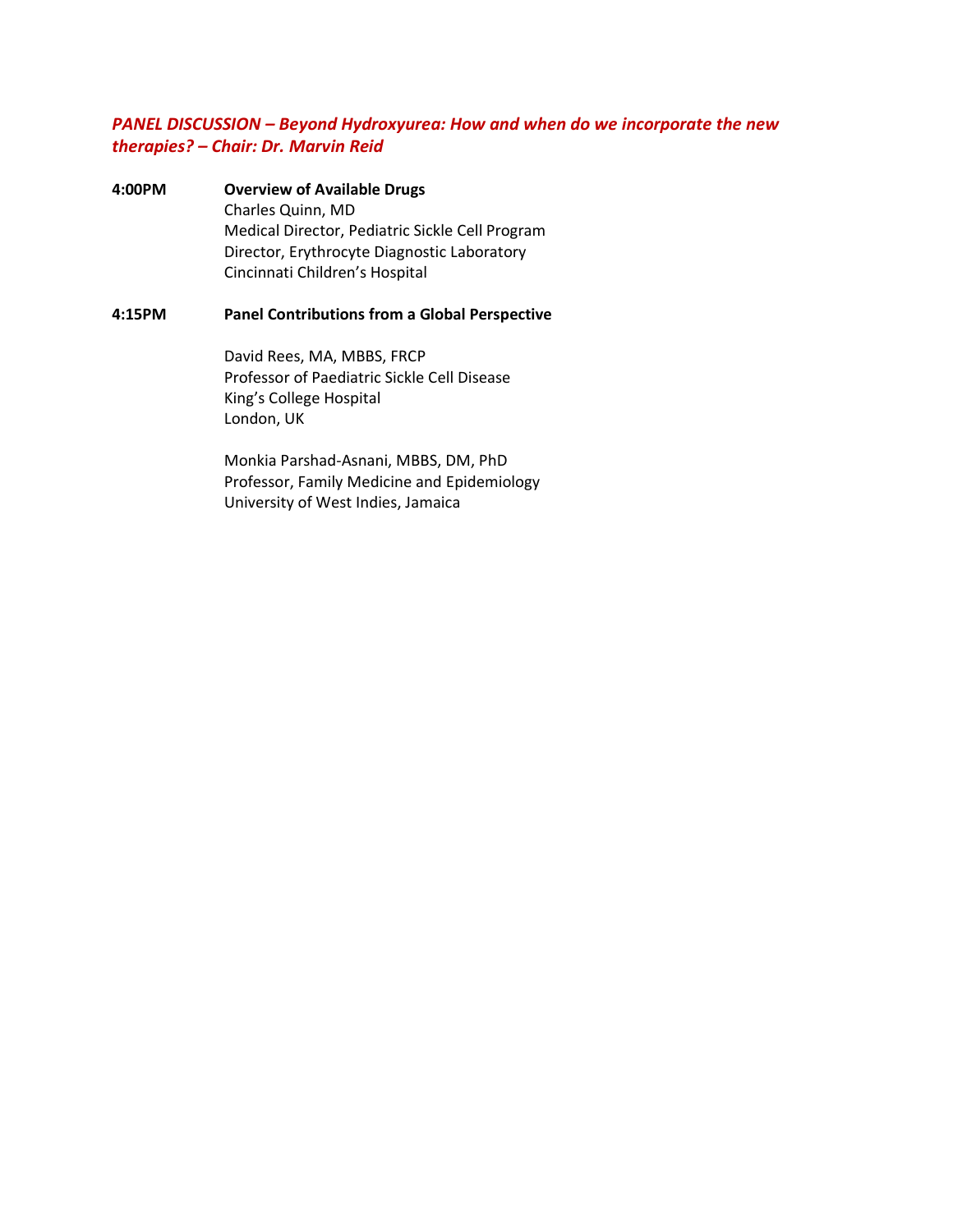# **AGENDA: DAY TWO, FRIDAY, OCTOBER 1, 2021**

### **9:00AM Welcome Address**

*SESSION ONE – Application of New Technologies Part I – Chair: Dr. Marie-Dominique Hardy-Dessources* 

| 9:15AM  | Potential Role Of Non-Invasive Point Of Care (POC) And Wearable Optical<br><b>Diagnostics In Sickle Cell Disease</b><br>Bruce Tromberg, PhD<br>Director, National Institute of Biomedical Imaging and Bioengineering<br>National Institutes of Health                                              |
|---------|----------------------------------------------------------------------------------------------------------------------------------------------------------------------------------------------------------------------------------------------------------------------------------------------------|
| 9:40AM  | <b>Measuring Sickling of SS and Trait Cells by Slow Deoxygenation</b><br>William Eaton, MD, PhD<br>Chief and Distinguished Investigator, Laboratory of Chemical Physics<br>National Institute of Diabetes and Digestive and Kidney Diseases<br>National Institutes of Health                       |
| 10:05AM | "Oxygen Gradient Ektacytometry (Oxygenscan) and Deformability<br>Measurements Using the Laser Optical Rotational Red Cell Analyzer"<br>Philippe Connes, PhD<br>Professor, Universite Claude Bernard Lyon 1<br>Head, Vascular biology and Red Blood Cell, LIBM Laboratory<br>Region de Lyon, France |

### **10:30AM BREAK**

## *SESSION TWO – Application of New Technology Part II – Chair: Dr. Swee Lay Thein*

| 11:00AM | <b>fMRI and Dissection of Pain in SCD</b>          |                                               |  |  |
|---------|----------------------------------------------------|-----------------------------------------------|--|--|
|         | Deepika Darbari, MD                                | Eleni Frangos, PhD                            |  |  |
|         | Pediatric Hematologist-Oncologist                  | Post-Doctoral Fellow                          |  |  |
|         | <b>Children's National Medical Center</b>          | National Center for Complementary             |  |  |
|         | Washington, DC                                     | and Integrative Health                        |  |  |
| 11:25AM | Al And Machine Learning to Improve Risk Prediction |                                               |  |  |
|         | Vandana Sachdev, MD                                | Xin Tian, PhD                                 |  |  |
|         | Director, Echocardiography Lab                     | Biostatician, Office of Biostatistic Research |  |  |
|         | National Heart, Lung, and Blood                    | National Heart, Lung, and Blood Institute     |  |  |
|         | Institute                                          |                                               |  |  |
| 11:50AM | <b>Mitochondrial DAMP in Sickle Cell Disease</b>   |                                               |  |  |
|         | Lax Tumburu, PhD                                   |                                               |  |  |
|         | Staff Scientist, Sickle Cell Branch                |                                               |  |  |
|         | National Heart, Lung, and Blood Institute          |                                               |  |  |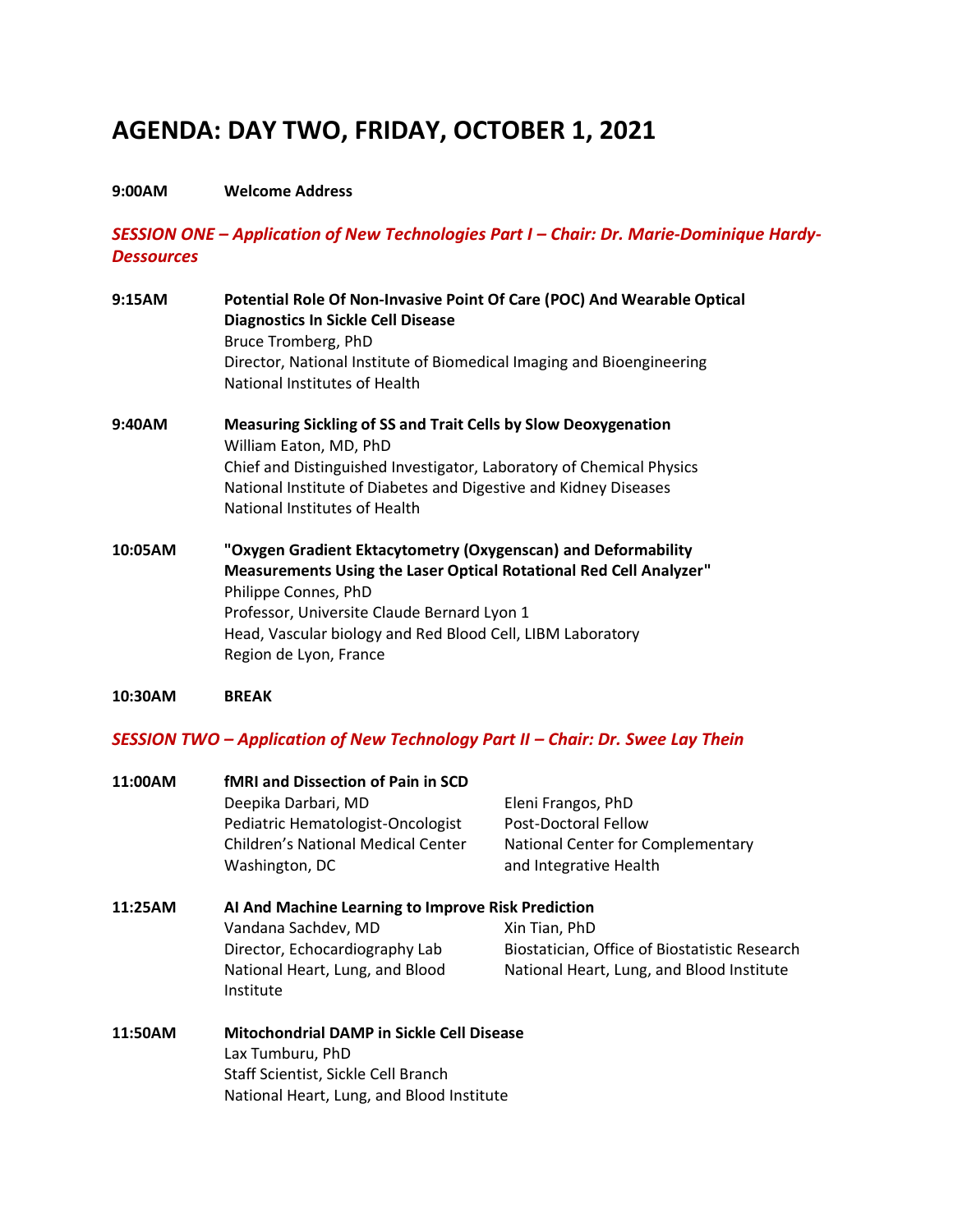### **12:15PM Leukemia and SCD**

Courtney Fitzhugh, MD Tenure Track Investigator, Laboratory of Early Sickle Mortality Prevention Cellular and Molecular Therapeutics Branch National Heart, Lung, and Blood Institute

### **12:40PM LUNCH**

### *SESSION THREE – Genetic / Genomic Therapies – Chair: Dr. John Tisdale*

| 1:40PM | Mechanisms of Disease Reversal After Beta Globin Gene Addition Therapy<br>Melissa Bonner, PhD<br>VP of Research<br>bluebird bio<br>Cambridge, Massachusetts                                          |
|--------|------------------------------------------------------------------------------------------------------------------------------------------------------------------------------------------------------|
| 2:10PM | Update on shmirbcl11a Gene Transfer in Patients with SCD                                                                                                                                             |
|        | Erica Esrick, MD<br>Attending Physician, Dana-Farber/Boston Children's Cancer and Blood Disorders Center<br>Instructor in Pediatrics, Harvard Medical School<br>Boston, Massachusetts                |
| 2:40PM | Base Editing Rescues SCD in Human and Mouse Hematopoietic Stem Cell<br><b>Models</b><br>Greg Newby, PhD<br><b>Postdoctoral Fellow</b><br>Broad Institute of MIT and Harvard<br>Boston, Massachusetts |
| 3:10PM | <b>Prospects for in vivo Gene Editing</b><br>Sean Burns, MD<br>Vice President, Disease Biology<br>Intellia Therapeutics<br>Cambridge, Massachusetts                                                  |
| 3:40PM | <b>BREAK</b>                                                                                                                                                                                         |

## *DEBATE – Should We Aim for Curative Therapies (HSCT And Genetic Therapies) At All Costs? – Chair: Dr. Jennifer Knight-Madden*

**4:00PM Debate**  Lakshmanan Krishnamurti, MD Professor, Pediatrics Emory University School of Medicine Atlanta, Georgia